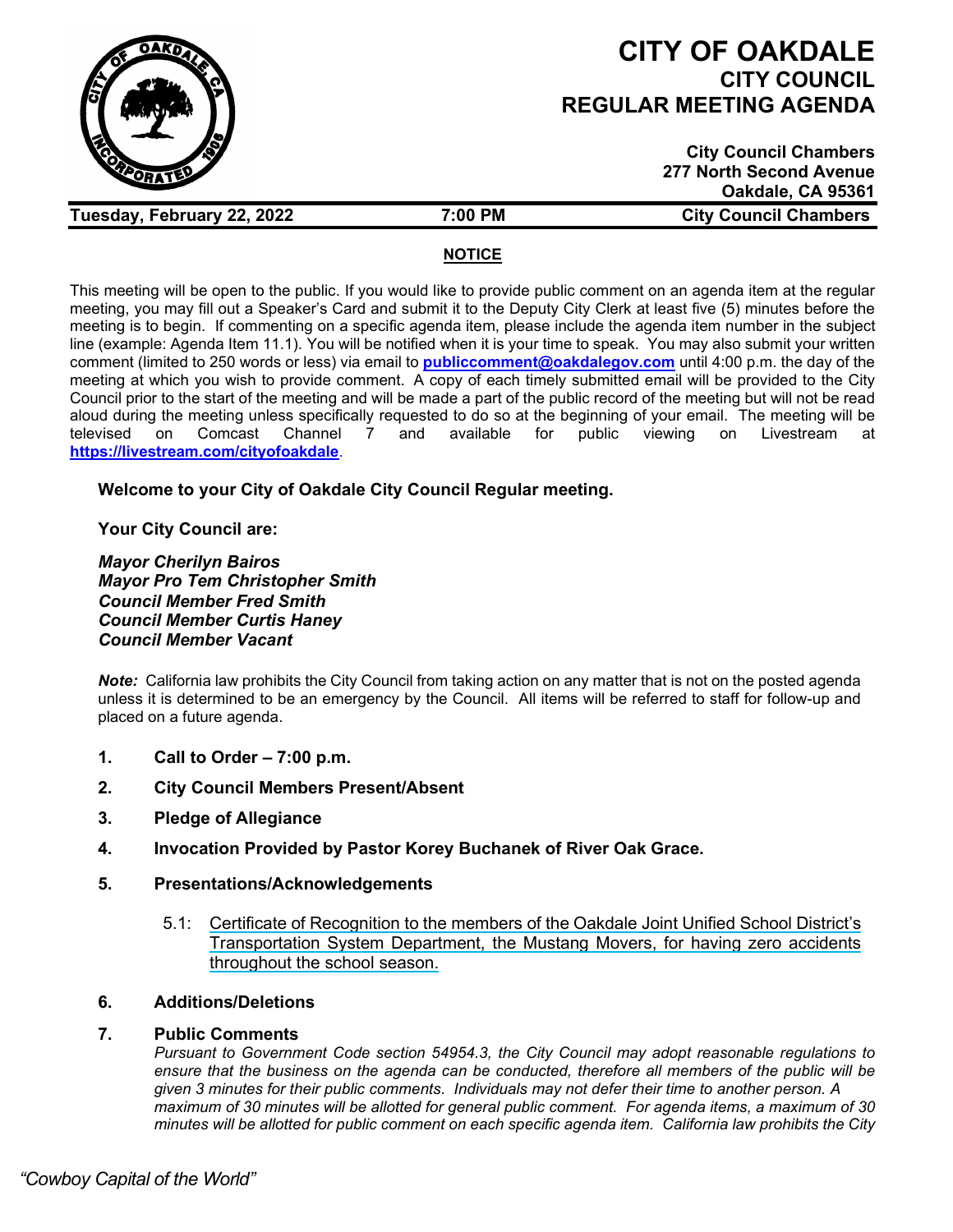# **CITY OF OAKDALE CITY COUNCIL REGULAR MEETING AGENDA Tuesday, February 22, 2022**

#### **Next City Council Resolution: 2022-011 Next Ordinance: 1279**

*Council from taking action on any item not appearing on the posted agenda except that Council may refer the matter to staff for follow-up or request it be placed on a future agenda.*

# **8. Appointment to Boards, Commissions, Committees**

## **9. City Council Consent Agenda**

The consent agenda is comprised of Items 9.1 through 9.4. Unless there is discussion by a member of the audience/Council they may be approved in one motion.

- 9.1: Approve the Regular City Council Meeting Minutes of February 7, 2022.
- 9.2: Receive and file the Warrant List for the period January 29, 2022 through February 16, 2022.
- 9.3: Waive all readings of Ordinances and Resolutions, except by Title.
- 9.4: By Minute Order, approve the January 2022 Treasurer's Report.

## **10. Public Hearings**

- 10.1: Discuss and consider the Planning Commission's recommendation to approve the following actions:
	- 1) Motion to approve a Resolution recommending a Mitigated Negative Declaration (State Clearinghouse No. 2021060579) and Mitigation Monitoring and Review Program for the Hill Road Subdivision (Rezone, Tentative Subdivision Map, and Architectural Review No. 2020-22) located at Old Stockton Road, Oakdale, CA (Assessor Parcel Numbers 064-002-027 and 064-002-035).
	- 2) Motion to approve Introduction and First Reading of an Ordinance approving and adoption Rezone 2020-22, rezoning 8.29+/- acres as to Assessor Parcel Numbers 064-002-027 and 035, from Residential Agriculture (R-A) to Single-Family Residential (R-1) District.

Recommended Action:

- 1) Adopt Resolution 2022-\_\_, a Resolution of the City of Oakdale City Council recommending a Mitigated Negative Declaration (State Clearinghouse No. 2021060579) and Mitigation Monitoring and Review Program for the Hill Road Subdivision (Rezone, Tentative Subdivision Map, and Architectural Review No. 2020-22) located at Old Stockton Road, Oakdale, CA (Assessor Parcel Numbers 064-002-027 and 064-002-035); and,
- 2) Approve the Introduction and First Reading of an Ordinance approving and adoption Rezone 2020-22, rezoning 8.29+/- acres as to Assessor Parcel Numbers 064-002-027 and 035, from Residential Agriculture (R-A) to Single-Family Residential (R-1) District.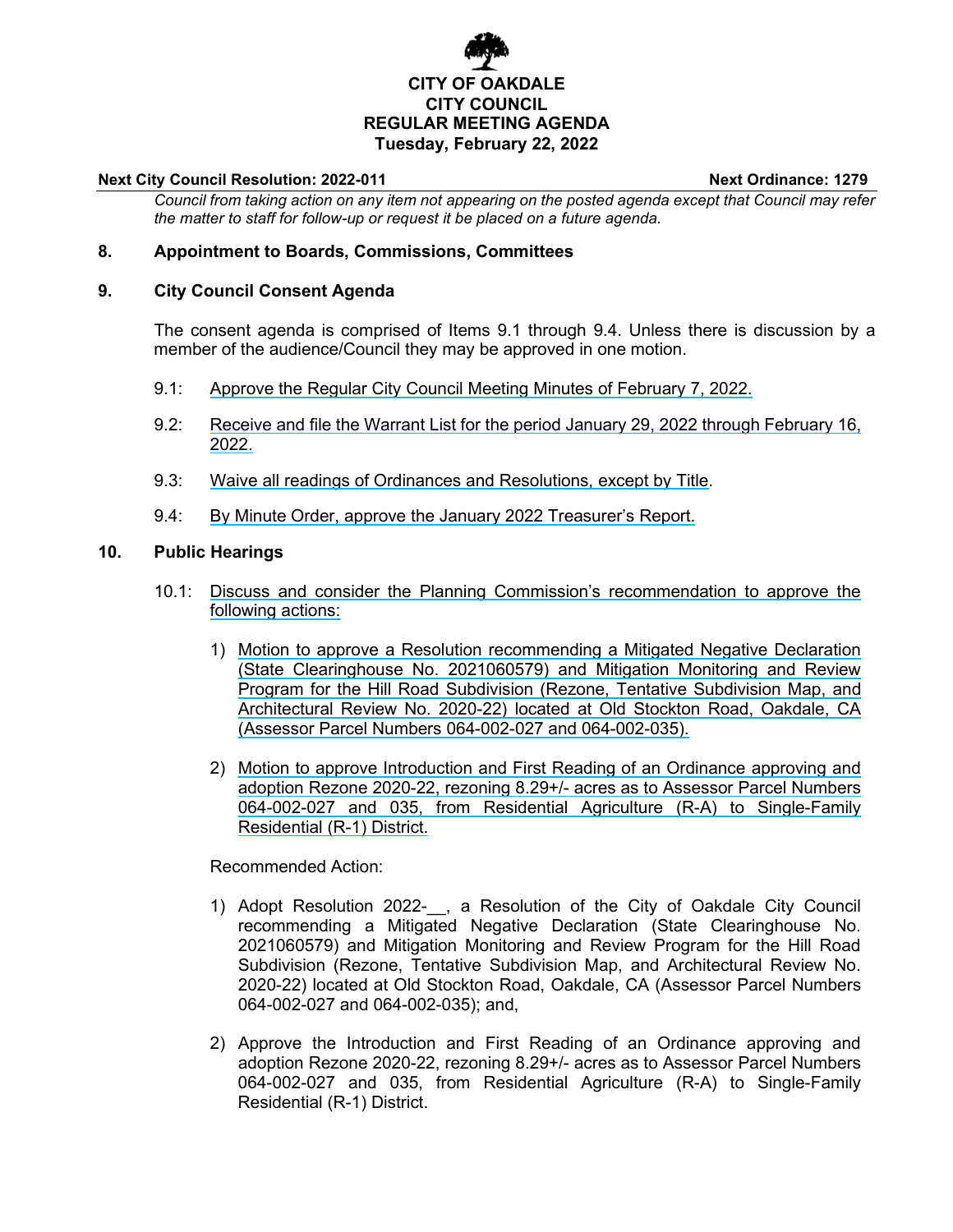

#### **Next City Council Resolution: 2022-011 Next Ordinance: 1279**

### **11. Staff Reports**

11.1: Consider a Resolution authorizing Staff to submit an application for a Notice of Intent to Comply with SB1383 and authorize the City Manager or their designee to sign any and all necessary documents.

Recommended Action: Adopt Resolution 2022- , a Resolution of the City of Oakdale City Council authorizing Staff to submit an application for a Notice of Intent to Comply with SB1383 and authorize the City Manager or their designee to sign any and all necessary documents.

11.2: Consider a Resolution authorizing Staff to submit applications for all Cal Recycle Grants for which the City of Oakdale is eligible and authorize the City Manager or their designee to sign any and all necessary documents.

Recommended Action: Adopt Resolution 2022- , a Resolution of the City of Oakdale City Council authorizing Staff to submit applications for all Cal Recycle Grants for which the City of Oakdale is eligible and authorize the City Manager or their designee to sign any and all necessary documents.

11.3: Consider a Resolution authorizing the City Manager to sign an Agreement authorizing API Architects to prepare a space analysis and floor plan (not to exceed \$7,000) for a property of interest located at 490 South Fifth Avenue and 461 South Fourth Avenue for cost estimating purposes, funded by Fund 622 Sewer Contract Services and Fund 645 Water Contract Services.

Recommended Action: Adopt Resolution 2022- , a Resolution of the City of Oakdale City Council authorizing the City Manager to sign an Agreement authorizing API Architects to prepare a space analysis and floor plan (not to exceed \$7,000) for a property of interest located at 490 South Fifth Avenue and 461 South Fourth Avenue for cost estimating purposes, funded by Fund 622 Sewer Contract Services and Fund 645 Water Contract Services.

11.4: Consider a Resolution authorizing the purchase of a new Fuel Management System with MSI Fuel Management, Inc. in the amount of \$26,994.89 to be divided and funded equally by Sewer Fund 622, Water Fund 644, and Police Fund 110.

Recommended Action: Adopt Resolution 2022- , a Resolution of the City of Oakdale City Council authorizing the purchase of a new Fuel Management System with MSI Fuel Management, Inc. in the amount of \$26,994.89 to be divided and funded equally by Sewer Fund 622, Water Fund 644, and Police Fund 110.

11.5: Consider a Resolution opposing Initiative 21-0042A1 and joining the NO on Initiative 21-0042A1 coalition, a growing coalition of public safety, labor, local government, infrastructure advocates, and other organizations throughout the state.

Recommended Action: Adopt Resolution 2022-\_\_, a Resolution of the City of Oakdale City Council opposing Initiative 21-0042A1 and joining the NO on Initiative 21-0042A1 coalition, a growing coalition of public safety, labor, local government, infrastructure advocates, and other organizations throughout the state.